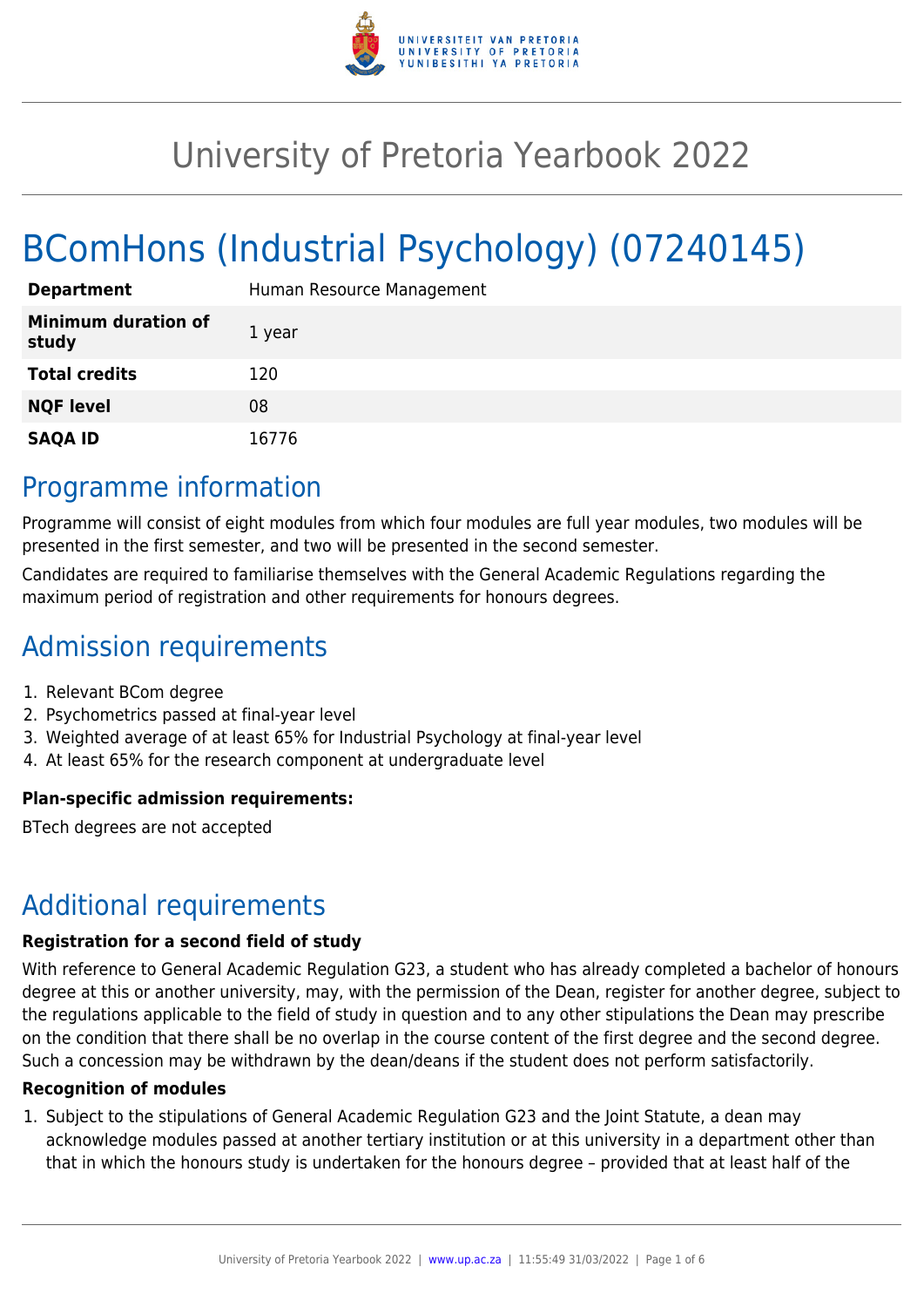

required modules for the degree in question are attended and passed at this university.

2. If there is overlap in the course content of the degree for which the student wishes to enrol or is enrolled and a degree already conferred, the Dean may not acknowledge any modules that form part of the degree already conferred.

# Examinations and pass requirements

Subject to the provisions of General Academic Regulation G26, a head of department determines, in consultation with the Dean when the honours examinations in his/her department will take place, provided that:

- honours examinations which do not take place before the end of the academic year must take place before the closing date of the special exam period in the beginning of the following academic year, and all examination results must be submitted to Student Administration before the closing date of submission of marks; and
- honours examinations which do not take place before the end of the first semester may take place no later than the closing date of the exam period, and all examination results must be submitted to Student Administration on or before the closing date of submission of marks.

The head of the department determines:

- whether a candidate will be admitted to a supplementary examination, provided that a supplementary examination is granted, only once in a maximum of two prescribed semester modules or once in one year module.
- the manner in which research reports are prepared and examined in his/her department.

Supplementary examinations (if granted) cover the same subject matter as was the case for the examinations. A student may not enrol for the same module more than once, unless the dean has approved a second enrolment based on an application supported by a valid reason or motivation. Also refer to General Academic Regulation G18.3.

**NB:** Full details are published in each department's postgraduate information brochure, which is available from the relevant head of department. The minimum pass mark for a research report is 50%.

Subject to the provisions of G26, the subminimum required in subdivisions of modules is published in the study guides, which are available from the relevant head of department.

# Pass with distinction

In order to be awarded the degree with distinction, a student must meet the following criteria:

- Obtain a Grade Point Average of at least 75% including at least 75% in the Research Report;
- Complete the degree within the minimum period prescribed:
- Only the final mark of the first attempt to pass the modules or dissertation will be considered and
- The GPA will be not be rounded up to a whole number.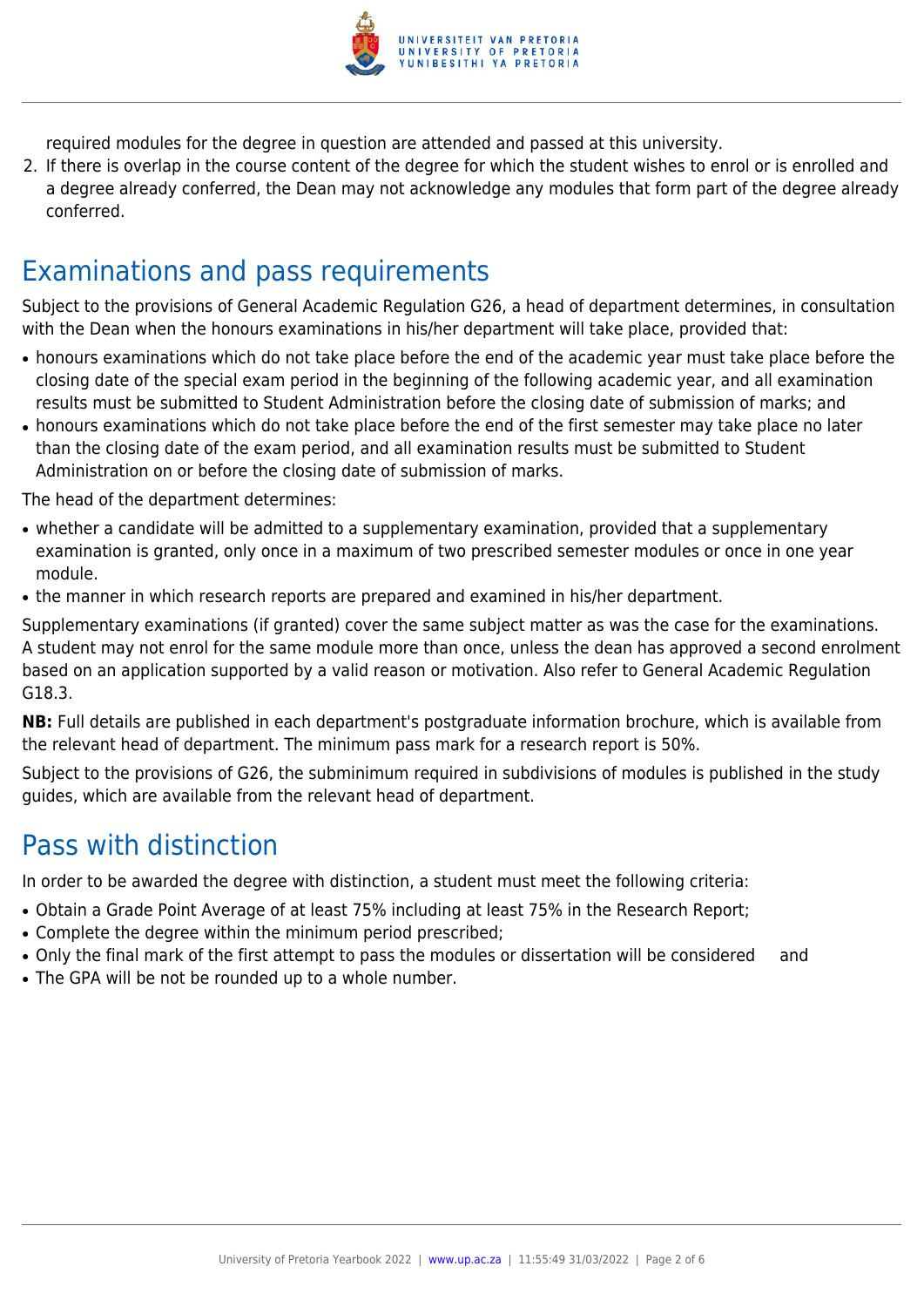

# Curriculum: Final year

**Minimum credits: 120**

# **Core modules**

## **Research Methodology 701 (HRC 701)**

| <b>Module credits</b>         | 12.00                          |
|-------------------------------|--------------------------------|
| <b>NQF Level</b>              | 08                             |
| <b>Prerequisites</b>          | No prerequisites.              |
| <b>Contact time</b>           | 21 Hours                       |
| <b>Language of tuition</b>    | Module is presented in English |
| <b>Department</b>             | Human Resource Management      |
| <b>Period of presentation</b> | Year                           |

#### **Module content**

This module requires students to identify research problems/gaps, formulate a problem statement and literature study and develop research objectives/questions/hypotheses within the fields of Industrial Psychology, Human Resource Management and Labour Relations. Qualitative and quantitative methodologies will be learned and applied, and students need to apply knowledge in order to gather information (articles, books etc), referencing, data collection and data analyses.

### **Personnel and career psychology 703 (HRC 703)**

| <b>Module credits</b>         | 12.00                          |
|-------------------------------|--------------------------------|
| <b>NQF Level</b>              | 08                             |
| <b>Prerequisites</b>          | No prerequisites.              |
| <b>Contact time</b>           | 21 contact hours per semester  |
| <b>Language of tuition</b>    | Module is presented in English |
| <b>Department</b>             | Human Resource Management      |
| <b>Period of presentation</b> | Semester 1 or Semester 2       |

#### **Module content**

To understand and develop insight regarding personnel psychology, career dynamics; career development and the framework in which career management, and personnel psychology can be pursued.

### **Employee health and safety 704 (HRC 704)**

| 12.00                         |
|-------------------------------|
| 08                            |
| No prerequisites.             |
| 21 contact hours per semester |
|                               |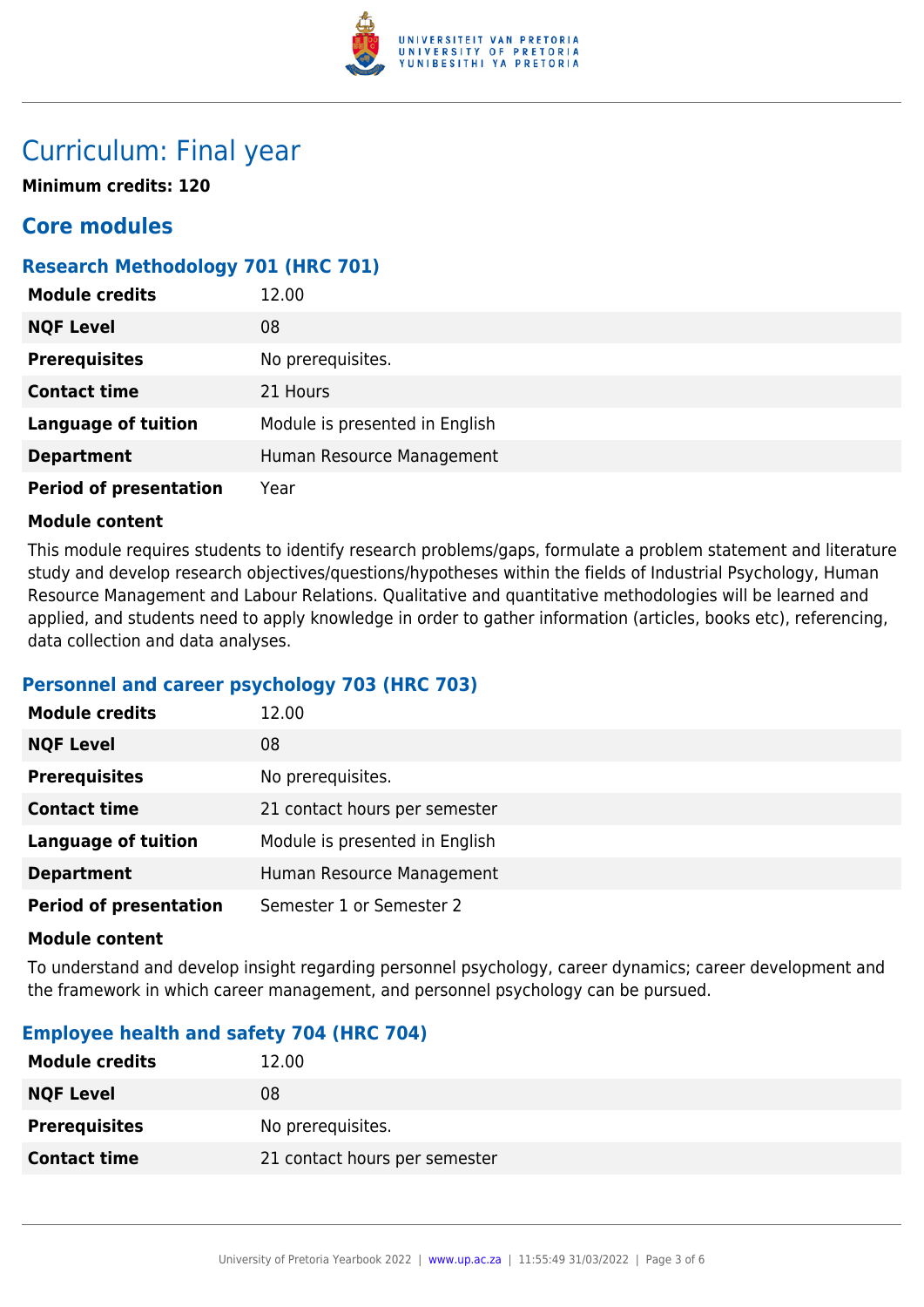

| Language of tuition           | Module is presented in English |
|-------------------------------|--------------------------------|
| <b>Department</b>             | Human Resource Management      |
| <b>Period of presentation</b> | Semester 1 or Semester 2       |

#### **Module content**

Understand and apply the legal aspects of the Health and Safety Act 85 of 1993, and what is meant with 'health' and 'safety' in the work context. Have knowledge based on the content of an Employee Aid Programme (EAP) and how to deal with HIV/Aids, alcohol and drug dependence, psychological and physical health, traditional healers, and workplace psychopathology in the work context.

### **Organisational psychology and diversity management 705 (HRC 705)**

| <b>Module credits</b>         | 12.00                          |
|-------------------------------|--------------------------------|
| <b>NQF Level</b>              | 08                             |
| <b>Prerequisites</b>          | No prerequisites.              |
| <b>Contact time</b>           | 21 contact hours per semester  |
| <b>Language of tuition</b>    | Module is presented in English |
| <b>Department</b>             | Human Resource Management      |
| <b>Period of presentation</b> | Semester 1 or Semester 2       |

#### **Module content**

Know and apply theories pertaining to group dynamics, leadership and group functioning and how to utilise groups in decision-making, problem-solving and reaching organisational objectives. Students must understand the paradigm shifts in the development of historically disadvantaged employees and phasing in of historically disadvantaged employees in the organisation to retain and generate organisational effectiveness. Student should apply knowledge pertaining to the nature and future changes that could impact on organisations, as well as the strategies that organisations can use to address these organisational changes.

### **Research report 700 (IPS 700)**

| <b>Module credits</b>         | 30.00                          |
|-------------------------------|--------------------------------|
| <b>NQF Level</b>              | 08                             |
| <b>Prerequisites</b>          | No prerequisites.              |
| <b>Contact time</b>           | 30 Hours                       |
| <b>Language of tuition</b>    | Module is presented in English |
| <b>Department</b>             | Human Resource Management      |
| <b>Period of presentation</b> | Year                           |

#### **Module content**

This module requires the student to demonstrate their ability to conduct independent research by conducting research on a topic in the Industrial Psychology field and submit a research report.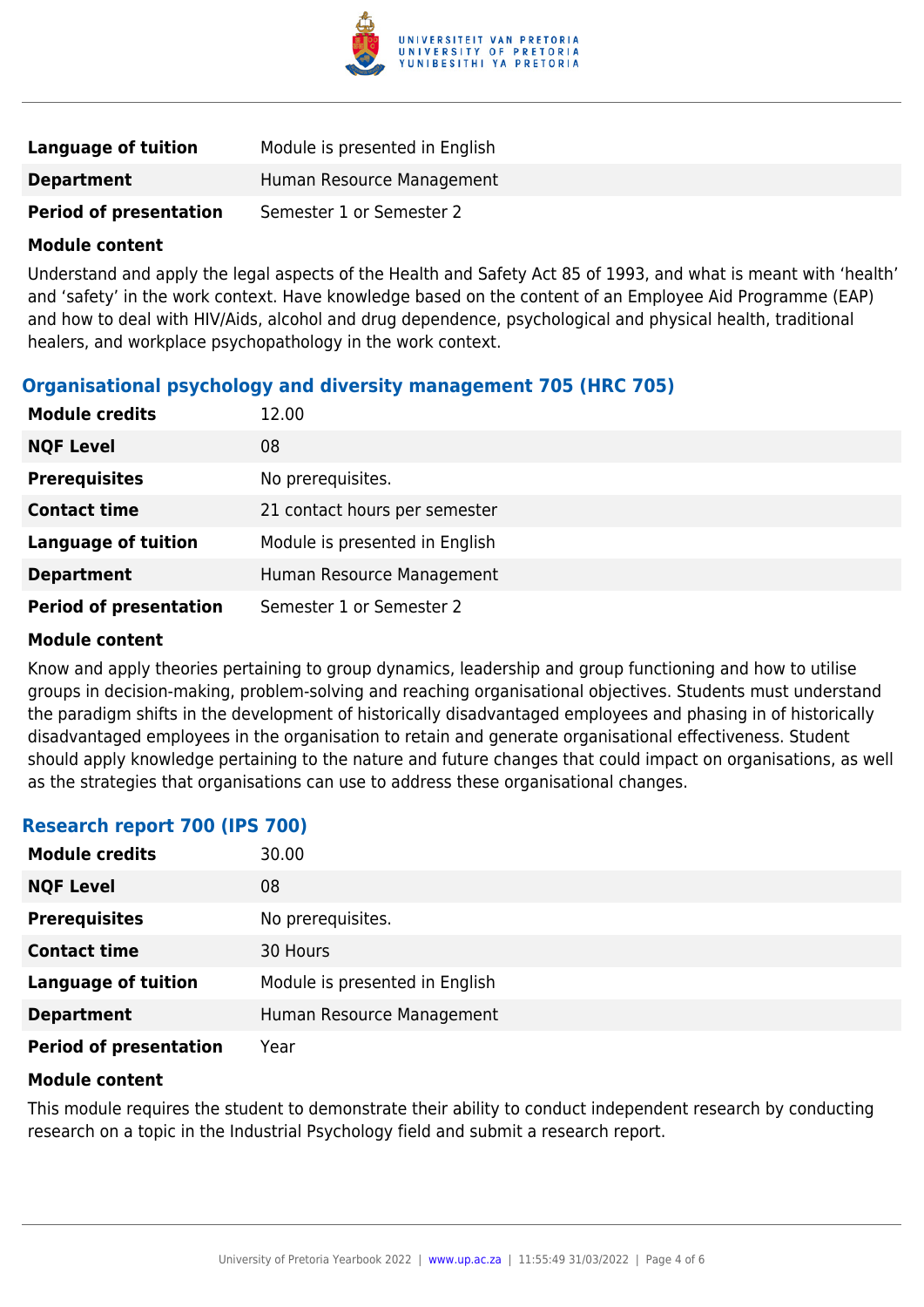

#### **Psychometrics and assessment 701 (IPS 701)**

| <b>Module credits</b>         | 15.00                          |
|-------------------------------|--------------------------------|
| <b>NQF Level</b>              | 08                             |
| <b>Prerequisites</b>          | No prerequisites.              |
| <b>Contact time</b>           | 24 Hours                       |
| <b>Language of tuition</b>    | Module is presented in English |
| <b>Department</b>             | Human Resource Management      |
| <b>Period of presentation</b> | Year                           |

#### **Module content**

Know and apply all ethical and legal aspects, theories of assessment and report writing guidelines pertaining to psychological measurement.

## **Industrial counselling 702 (IPS 702)**

| <b>Module credits</b>         | 12.00                          |
|-------------------------------|--------------------------------|
| <b>NQF Level</b>              | 08                             |
| <b>Prerequisites</b>          | No prerequisites.              |
| <b>Contact time</b>           | 21 contact hours per semester  |
| <b>Language of tuition</b>    | Module is presented in English |
| <b>Department</b>             | Human Resource Management      |
| <b>Period of presentation</b> | Semester 1 or Semester 2       |

#### **Module content**

The overall purpose of this module is to equip the student with the necessary knowledge and skills to act as an Industrial Counsellor in the workplace. Students should know, understand and apply the various psychological theories of counselling, helping counselling models and the core micro-counselling skills in a counselling situation.

### **Industrial psychology practicum 703 (IPS 703)**

| <b>Module credits</b>         | 15.00                          |
|-------------------------------|--------------------------------|
| <b>NQF Level</b>              | 08                             |
| <b>Prerequisites</b>          | No prerequisites.              |
| <b>Contact time</b>           | 1 practical per week           |
| <b>Language of tuition</b>    | Module is presented in English |
| <b>Department</b>             | Human Resource Management      |
| <b>Period of presentation</b> | Year                           |